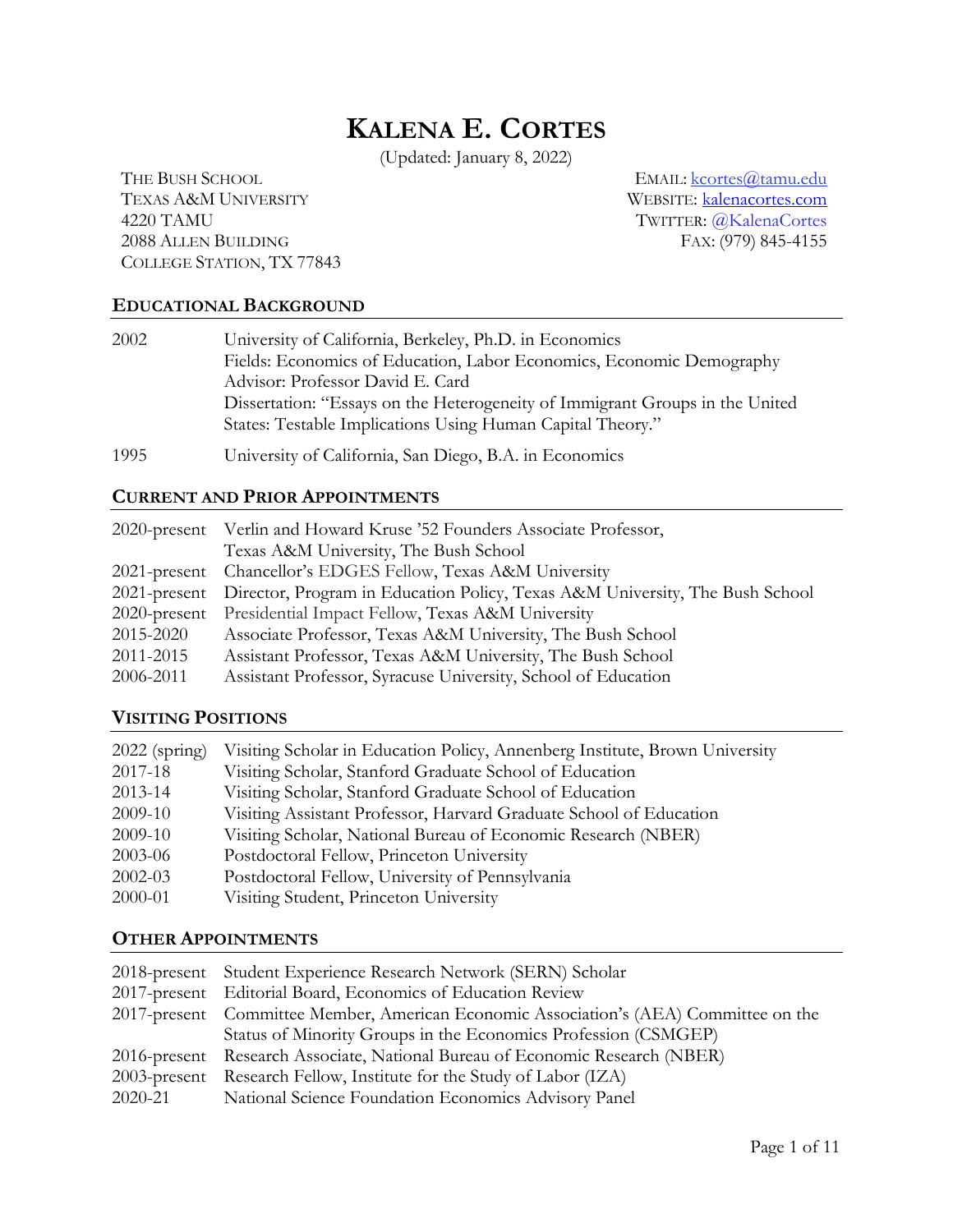| 2016-21 | Associate Editor, AERA Open                                          |
|---------|----------------------------------------------------------------------|
| 2016-19 | Editorial Board, Educational Evaluation and Policy Analysis          |
| 2014-17 | Board of Directors, Association for Education Finance and Policy     |
| 2014-16 | Faculty Research Fellow, National Bureau of Economic Research (NBER) |
| 2013-16 | Faculty Fellow, Greater Texas Foundation                             |

#### **JOURNAL ARTICLES** (Available at: [https://www.kalenacortes.com/research\)](https://www.kalenacortes.com/research)

- Cortes, Kalena E. "Are Refugees Different from Economic Immigrants? Some Empirical Evidence on the Heterogeneity of Immigrant Groups in the United States." *The Review of Economics and Statistics*, May 2004, 86(2): 465-480.
- Cortes, Kalena E. "The Effects of Age at Arrival and Enclave Schools on the Academic Performance of Immigrant Children." *Economics of Education Review*, April 2006, 25(2): 121-132*.*
- Tienda, Marta, Niu, Sunny, and Cortes, Kalena E. "College Selectivity and the Texas Top 10% Law: How Constrained Are the Options?" *Economics of Education Review*, June 2006, 25(3): 259-272.
- Perreira, Krista M. and Cortes, Kalena E. "Race-Ethnicity and Nativity Differences in Alcohol and Tobacco Use During Pregnancy." *American Journal of Public Health*, September 2006, 96(9): 1629-1636.
- Cortes, Kalena E. "Do Bans on Affirmative Action Hurt Minority Students? Evidence from the Texas Top 10% Plan." *Economics of Education Review*, December 2010, 29(6): 1110-1124.
- Cortes, Kalena E., \*Bricker, Jesse, and Rohlfs, Christopher. "The Role of Specific Subjects in Education Production Functions: Evidence from Morning Classes in Chicago Public High Schools." *The B.E. Journal of Economic Analysis and Policy*, June 2012 (Contributions), 12(1): 1935- 1682.
- Cortes, Kalena E. "Achieving the DREAM: The Effect of IRCA on Immigrant Youth Postsecondary Educational Access." *American Economic Review: Papers & Proceedings*, May 2013, 103(3): 428- 432.
- Cortes, Kalena E., Goodman, Joshua, and Nomi, Takako. "A Double Dose of Algebra." *Education Next*, Winter 2013, 13(1): 70-76.
- Cortes, Kalena E., \*Moussa, Wael, and Weinstein, Jeffrey. "Educating Bright Students in Urban Schools." *Economics of Education Review*, December 2013, 37: 286-297.
- Cortes, Kalena E. and \*Friedson, Andrew I. "Ranking Up by Moving Out: The Effect of the Texas Top 10% Plan on Property Values." *National Tax Journal*, March 2014, 67(1): 51-76. Winner of the [2014 Richard Musgrave Prize](https://ntanet.org/awards/richard-musgrave-prize/) for best article.
- Cortes, Kalena E. and Goodman, Joshua S. "Ability-Tracking, Instructional Time and Better Pedagogy: The Effect of Double-Dose Algebra on Student Achievement." *American Economic Review: Papers & Proceedings*, May 2014, 104(5): 400-405.
- Black, Sandra E., Cortes, Kalena E., and Lincove, Jane A. "Academic Undermatching of High Achieving Minority Students: Evidence from Race-Neutral and Holistic Admissions Policies." *American Economic Review: Papers & Proceedings*, May 2015, 105(5): 604-610.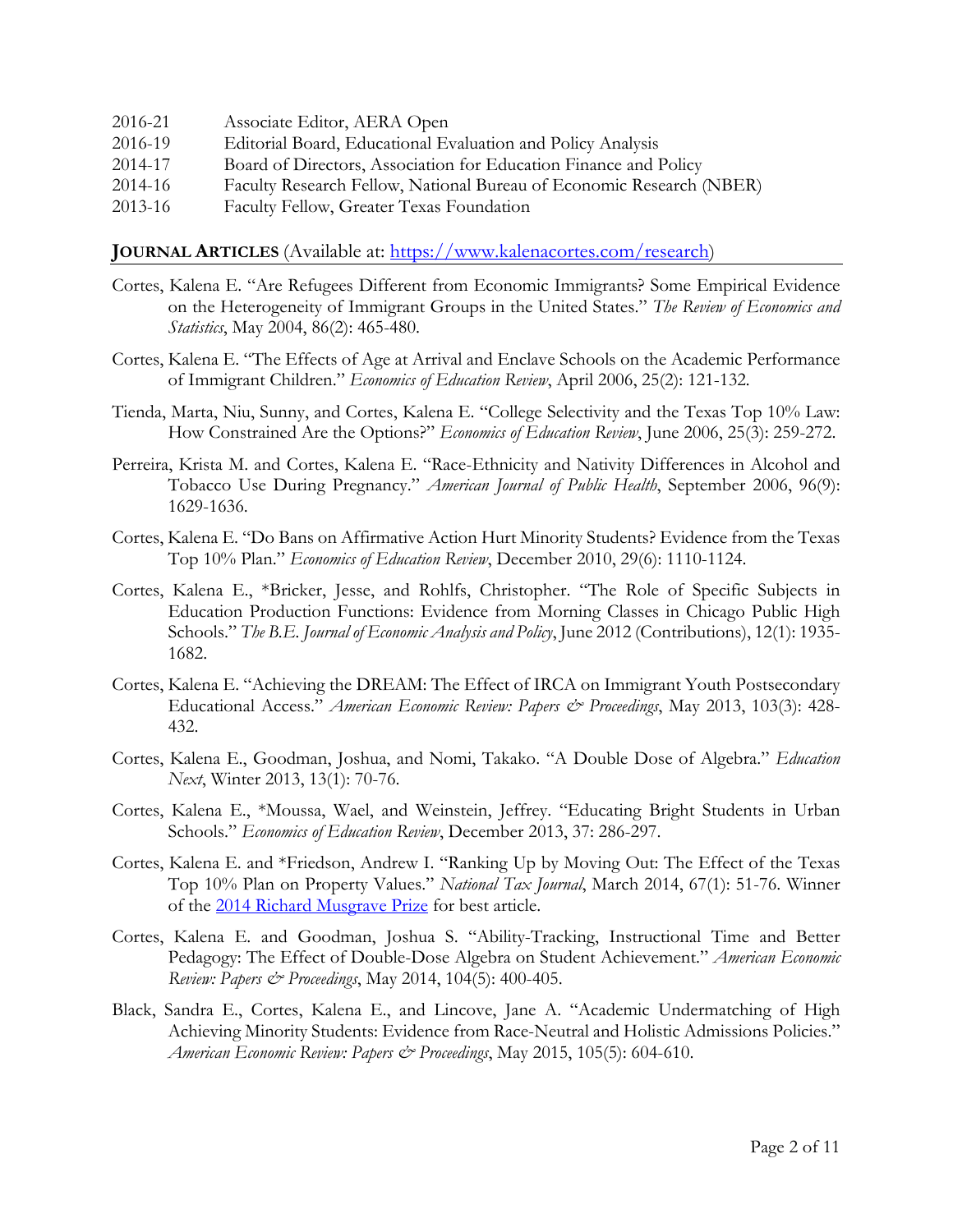- Cortes, Kalena E., Goodman, Joshua S., and Nomi, Takako. "Intensive Math Instruction and Educational Attainment: Long-Run Impacts of Double-Dose Algebra." *The Journal of Human Resources*, Winter 2015, 50(1): 108-158.
- Cortes, Kalena E., and Lincove, Jane A. "Can Admissions Percent Plans Lead to Better Collegiate Fit for Minority Students?" *American Economic Review: Papers & Proceedings*, May 2016, 106(5): 348- 54.
- Black, Sandra E., Cortes, Kalena E., and Lincove, Jane A. "Efficacy vs. Equity: What Happens When States Tinker with College Admissions in a Race-Blind Era?" *Educational Evaluation and Policy Analysis*, June 2016, 38(2): 336-363.
- Cortes, Kalena E. and Lincove, Jane A. "Match or Mismatch? Automatic Admissions and College Preferences of Low- and High-Income Students." *Educational Evaluation and Policy Analysis*, March 2019, 41(1): 98-123.
- Black, Sandra E., Cortes, Kalena E., and Lincove, Jane A. "Apply Yourself: Racial and Ethnic Differences in College Application." *Education Finance and Policy*, Spring 2020, 15(2): 209-240.
- Cortes, Kalena E., Fricke, Hans, Loeb, Susanna, Song, David, and York, Benjamin. "Too Little or Too Much? Actionable Advice in an Early-Childhood Text Messaging Experiment." *Education Finance and Policy*, Spring 2021, 16(2): 209-232.
- Klasik, Daniel and Cortes, Kalena E. "Uniform Admissions, Unequal Access: Did the Top Ten Percent Plan Increase Access to Selective Flagship Institutions?". *Forthcoming at Economics of Education Review*. (Also available: National Bureau of Economic Research, Working Paper No. 28280.)
- Antman, Francisca and Cortes, Kalena E. "The Long-Run Impacts of Mexican American School Desegregation in the United States." *Forthcoming at Journal of Economic Literature*. (Also available: National Bureau of Economic Research, Working Paper No. 29200.)

\* indicates student co-author

#### **OTHER PUBLICATIONS**

- Tienda, Marta, Cortes, Kalena E., and Niu, Sunny. "College Attendance and the Texas Top 10 Percent Law: Permanent Contagion or Transitory Promise?" Woodrow Wilson School of Public and International Affairs, Princeton University, Policy Brief, November 2003.
- Chin, Aimee and Cortes, Kalena E. "The Refugee/Asylum Seeker." Chapter in the *Handbook of the Economics of International Immigration, Volume 1A The Immigrants*, Barry Chiswick and Paul Miller (eds.), 2014.
- Cortes, Kalena E. and Fricke, Hans. "Text Messages to Parents Can Help Boost Children's Reading Skills," *[The Conversation](https://theconversation.com/text-messages-to-parents-can-help-boost-childrens-reading-skills-100306)*, August 31, 2018.
- Cortes, Kalena E. and Klasik, Daniel. "How the Texas Top 10% Plan Failed to Attract More Students to the State's Flagship Colleges," *[The Conversation](https://theconversation.com/text-messages-to-parents-can-help-boost-childrens-reading-skills-100306)*, May 11, 2021.

#### **WORKING PAPERS AND WORK IN PROGRESS**

["When Behavioral Barriers are Too High or Low –](https://www.nber.org/papers/w25964) How Timing Matters for Parenting Interventions." (with Hans Fricke, Stanford University; Susanna Loeb, Brown University; David Song,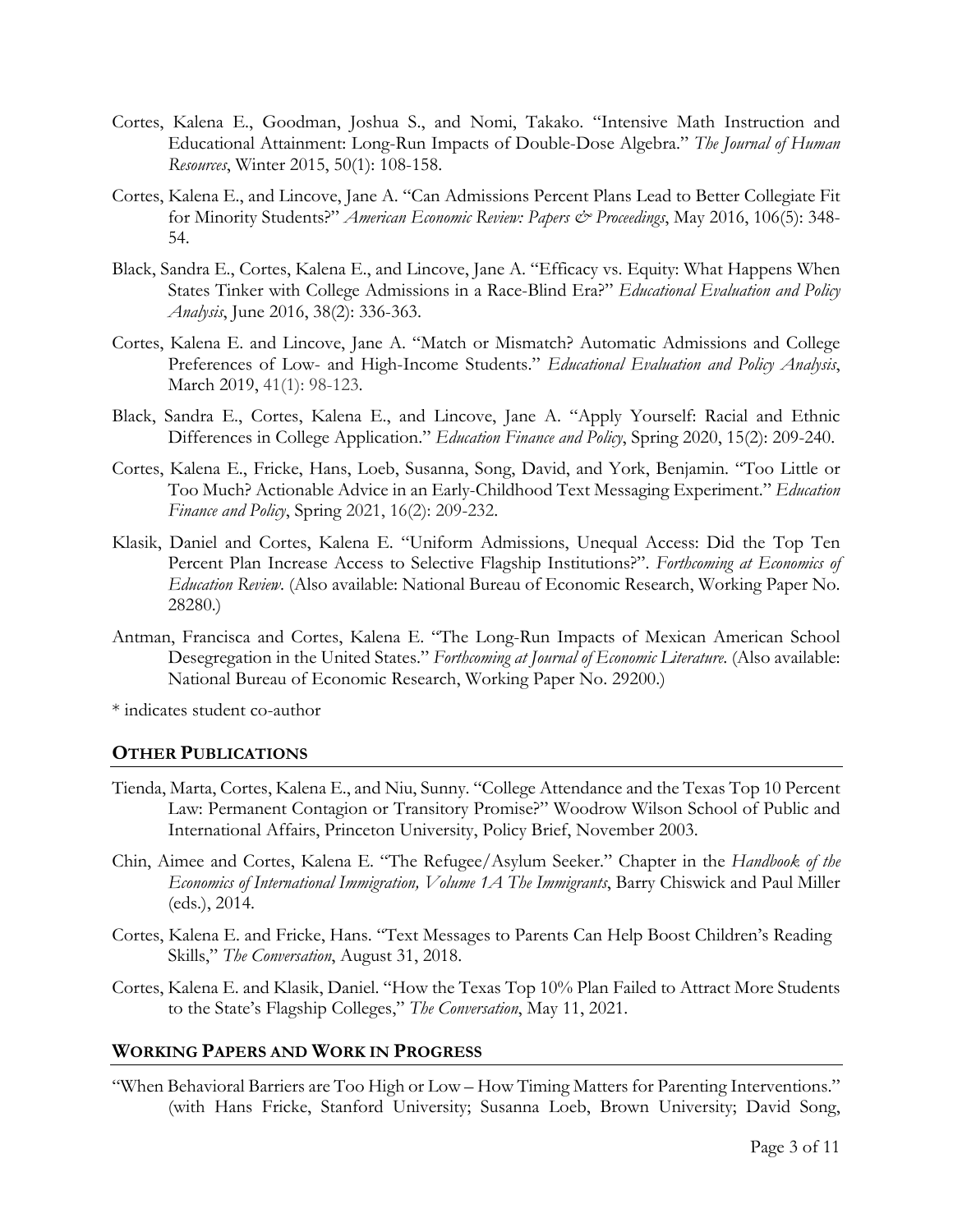Stanford University; and Benjamin York, ParentPowered Technologies). National Bureau of Economic Research, Working Paper No. 25964. Revise & Resubmit: Economics of Education Review**.**

- "Publication, Compensation, and the Public Affairs Discount: Does Gender Play a Role?" (with Lori T. Taylor, Texas A&M University and Travis C. Hearn, Mosbacher Institute). National Bureau of Economic Research, Working Paper No. 26022. Revise & Resubmit**:** Economics of Education Review**.**
- "A Bridge to Graduation: Testing the Effects of an Alternative Pathway for Students Who Fail Exit Exams." Working Paper (with Jane Arnold Lincove, University of Maryland, Baltimore County, and Catherine Mata, University of Maryland, Baltimore County). **Under review.**
- "Why Does Mentoring Matter? The Effect of Non-Financial Support on College Enrollment and Persistence" Working Paper (with Celeste K. Carruthers, University of Tennessee and Carolyn J. Heinrich, Vanderbilt University).
- "Affirmative Action, Mismatch, and STEM: The Effect of the Texas Top 10% Plan on STEM Major Outcomes." Working Paper (with Anthony Lising Antonio, Stanford University and Oded Gurantz, University of Missouri).
- "Encouraging Students to Take Risks: Differential Effects by Race and Gender of a First Year Grade Exclusion Policy." Work in progress (with Rachel B. Baker, University of Pennsylvania).
- "The Effect of Newcomer Schools on Immigrant Students Educational Attainment." Work in progress (with Aimee Chin, University of Houston; Brian Holzman, Rice University; and Stephanie Potochnick, University of North Carolina - Charlotte).
- "Texts4Teens: Middle School Parent Engagement Text Messaging Study." Work in progress (with Brian Holzman, Rice University; Susanna Loeb, Brown University; and Macarena Santana, University of Chile).
- "Gender and the Evolution of Major Selection among US Undergraduates." Work in progress (with Tobias Dalberg, Uppsala University and Mitchell Stevens, Stanford University).
- "Racial Terror and Educational Attainment: Evidence from Lynchings in Jim Crow Mississippi." Work in progress (with Mary Kate Batistich, University of Notre Dame and Kendall J. Kennedy, Mississippi State University).
- "The Impact of DACA on College Major and Occupation Choices Among Undocumented Migrants." Work in progress (with Aimee Chin, University of Houston and Camila N. Morales, The University of Texas at Dallas).

#### **GRANTS AND FELLOWSHIPS**

- 2021-22 Chancellor Enhancing Development and Generating Excellence in Scholarship (EDGES) Fellow, [Faculty Fellowship, Dean of Faculties, Texas A&M University.](https://bush.tamu.edu/news/texas-am-faculty-awarded-7-7-million-to-advance-their-research/) Amount awarded: \$100,000.
- 2021-22 *"Why Does Mentoring Matter? The Effect of Non-Financial Support on College Enrollment and Persistence."* Southeastern Conference (SEC) Travel Grant, Texas A&M University. Amount awarded: \$1,500.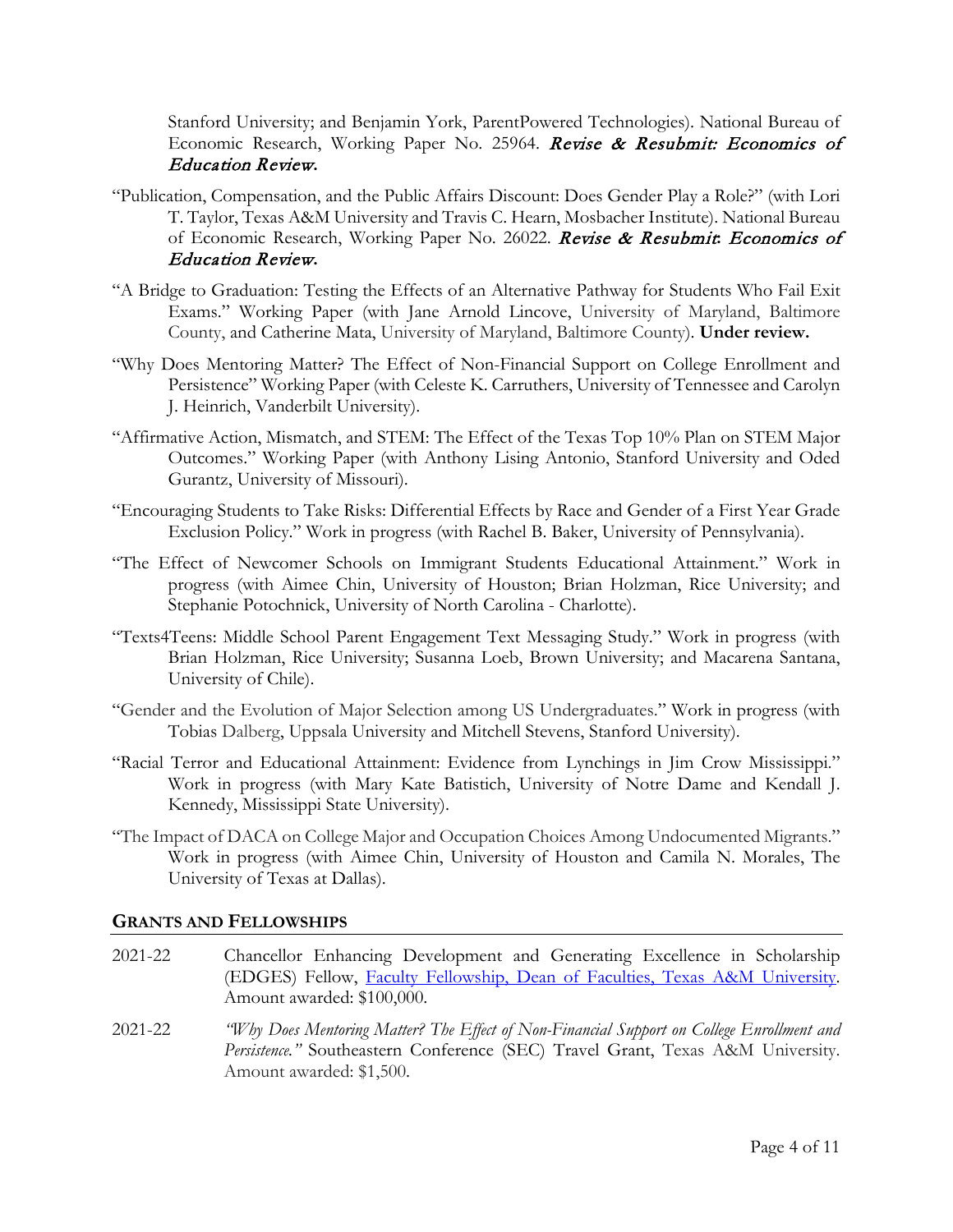| 2021-22 | "Diversity and Inclusion through Role Models." Co-Principal Investigator (Danila Serra, Co-<br>PI. and Erin Snider, Co-PI). Texas A&M Triads for Transformation (T3) Grant, Texas<br>A&M University. Amount awarded: \$30,000.                                                                                              |
|---------|-----------------------------------------------------------------------------------------------------------------------------------------------------------------------------------------------------------------------------------------------------------------------------------------------------------------------------|
| 2021    | 'Resilience in Black College Students: Consequences of the COVID-19 Pandemic on Student<br>Success." Co-Principal Investigator (Gbenga Ojumu, P.I. and Catherine Eckel, Co-PI).<br>Panther Research and Innovation for Scholarly Excellence (PRISE) Grant Program,<br>Texas A&M University. Amount awarded: \$30,000.       |
| 2020-23 | "Collaborative Research: CAFECS: Enhancing Culturally Responsive Teaching that Helps<br>Students Build Connections Between Exploring Computer Science and their Lives." Co-Principal<br>Investigator (Steven McGee, P.I.). National Science Foundation (11/01/2020-<br>06/31/2023). CNS-2031480. Amount awarded: \$718,741. |
| 2020-23 | Presidential Impact Fellow, Faculty Fellowship, Dean of Faculties, Texas A&M<br>University. Amount awarded: \$75,000.                                                                                                                                                                                                       |
| 2020-21 | "Why Does Mentoring Matter? The Effect of Non-Financial Support on College Enrollment and<br>Persistence." Southeastern Conference (SEC) Travel Grant, Texas A&M University.<br>Amount awarded: \$1,700.                                                                                                                    |
| 2019-21 | "Middle School Parent Engagement Text Messaging Study." Principal Investigator (Brian<br>Holzman, Co-PI). National Science Foundation (09/01/2019-08/31/2021). SES-<br>1918016. Amount awarded: \$300,000.                                                                                                                  |
| 2013-16 | "Postsecondary Educational Opportunity in Texas: Evidence from Institutional and State Policies."<br>Principal Investigator. Faculty Fellowship, Greater Texas Foundation. Amount<br>awarded: \$90,000.                                                                                                                     |
| 2012-14 | "Doubling-Up?: The Impact of Remedial Algebra on Students' Long-run Outcomes." Co-<br>Investigator. (Josh Goodman, P.I.). Institute of Education Sciences (IES), U.S.<br>Department of Education. Amount awarded: \$291,164.                                                                                                |
| 2009    | Summer Proposal Development Program, School of Education, Syracuse University.<br>Amount awarded: \$1,600.                                                                                                                                                                                                                  |
| 2008-11 | "Transitions through Higher Education: Evidence on the Mismatch Hypothesis." Co-Investigator.<br>(Isaac McFarlin, P.I.). Institute of Education Sciences (IES), U.S. Department of<br>Education. Amount awarded: \$638,000.                                                                                                 |
| 2008-09 | "The Effects of Absenteeism on Academic Achievement: Evidence from Morning Classes in Chicago<br>Public Schools." Principal Investigator. Maxwell School of Citizenship and Public<br>Affairs, Syracuse University.                                                                                                         |
| 2008    | "The Effect of Changes in Federal Student Aid-Packaging on the Educational Choices of Low-<br>Income and Minority Students." Principal Investigator. Spencer Foundation. Amount<br>awarded: \$37,800.                                                                                                                       |
| 2008    | "The Effect of Changes in Federal Student Aid-Packaging on the Educational Choices of Low-<br>Income and Minority Students." Principal Investigator. Young Investigator Development<br>Award, Center for Poverty Research, University of Kentucky. Amount awarded:<br>\$5,000.                                              |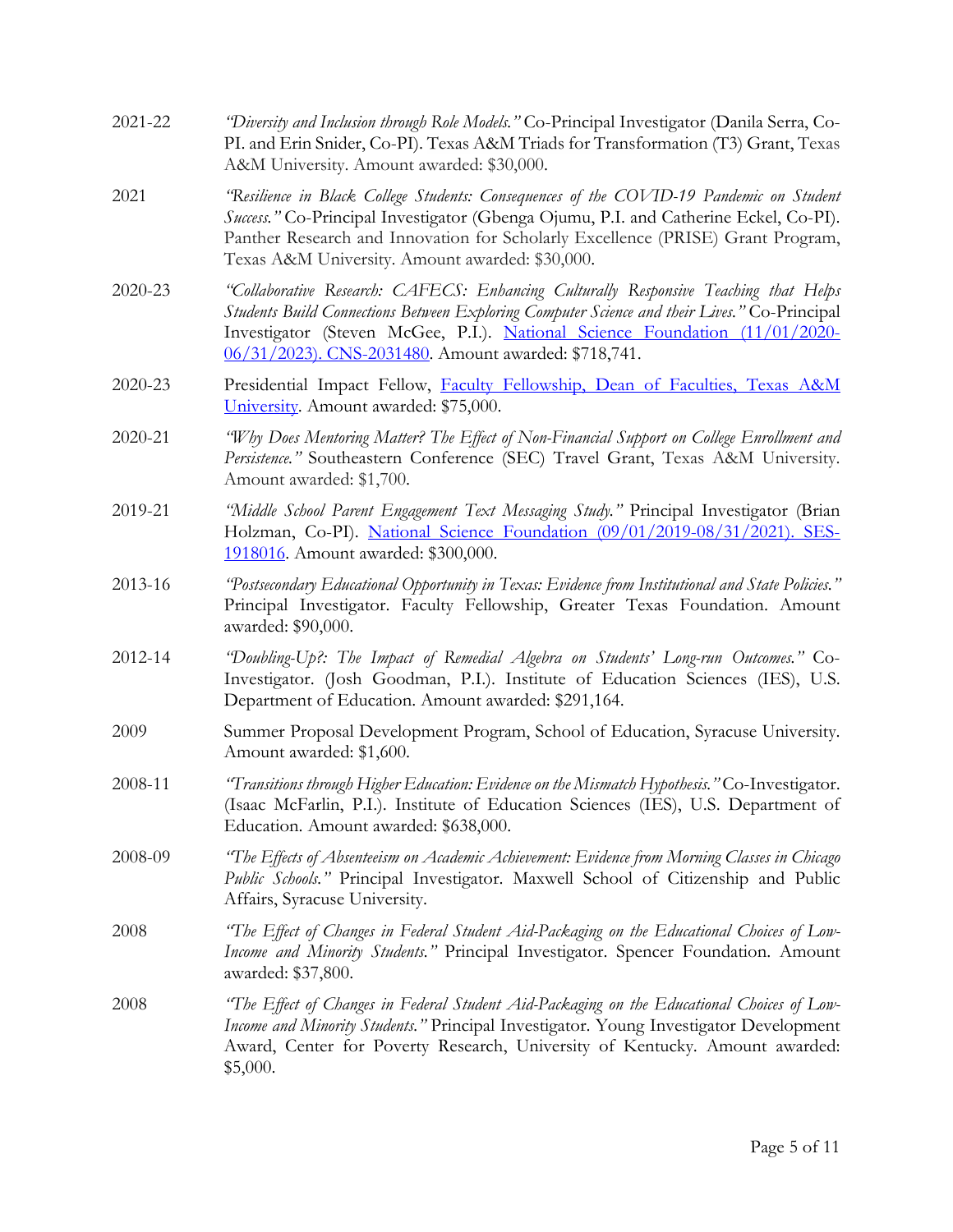| 2007-09 | "The Effect of Changes in Federal Student Aid-Packaging on the Educational Choices of Low-<br>Income and Minority Students." Principal Investigator. American Educational Research<br>Association (AERA). Amount awarded: \$33,942.          |
|---------|----------------------------------------------------------------------------------------------------------------------------------------------------------------------------------------------------------------------------------------------|
| 2007-08 | "The Effects of College Quality on Student Performance and Labor Market Outcomes: A Case for<br>Affirmative Action Policy." Principal Investigator. W.E. Upjohn Institute for<br>Employment Research Grant. Amount awarded: \$5,000.         |
| 2007    | Summer Proposal Development Program, School of Education, Syracuse University.<br>Amount awarded: \$1,500.                                                                                                                                   |
| 2007    | Summer Project Assistantship Program, Maxwell School of Citizenship and Public<br>Affairs, Syracuse University. Amount awarded: \$1,500.                                                                                                     |
| 2004-06 | "Health and Socioeconomic Status of Immigrants in the U.S." Principal Investigator. Ruth L.<br>Kirschstein National Service Award Individual Fellowship. National Institutes of<br>Health (NIH). Amount awarded: \$92,272.                   |
| 2003-07 | 'Immigrants, Parenting, and Infant/Toddler Well-being." Co-Investigator. (Krista M.<br>Perreira, P.I.). Foundation for Child Development Program, Changing Faces of<br>America's Children Young Scholars Program. Amount awarded: \$150,000. |

## **MEDIA COVERAGE**

- The Washington Post (By Anita R. Kellogg), June 28, 2021, [Why do some U.S. mayors want more](https://www.washingtonpost.com/politics/2021/06/28/why-do-us-mayors-want-more-refugees/)  [refugees](https://www.washingtonpost.com/politics/2021/06/28/why-do-us-mayors-want-more-refugees/)?
- Inside Higher Ed (By Scott Jaschik), January 19, 2021, [Who Benefits From Top 10% Plans?](https://www.insidehighered.com/admissions/article/2021/01/19/report-questions-benefits-10-percent-admissions-plans)
- Thomas B. Fordham Institute (By Michael J. Petrilli, David Griffith, and Amber M. Northern), January 8, 2020, [The Education Gadfly Show: The best education research studies of 2019.](https://fordhaminstitute.org/national/resources/education-gadfly-show-best-education-research-studies-2019?fbclid=IwAR0GVd4jd2PAHROupen4M2Y-owDCk7AYuPCPBC7nrO9LkoDyZd2AHM1R6yA)
- Houston Chronicle (By Shelby Webb), December 31, 2019, [Frustrated with top 10% rule, Houston](https://www.houstonchronicle.com/news/houston-texas/houston/article/Frustrated-with-top-10-rule-Houston-area-14940334.php)[area schools stop ranking some](https://www.houstonchronicle.com/news/houston-texas/houston/article/Frustrated-with-top-10-rule-Houston-area-14940334.php) student[s.](https://www.houstonchronicle.com/news/houston-texas/houston/article/Frustrated-with-top-10-rule-Houston-area-14940334.php)
- The NBER Digest (By Steve Maas), October 2019, [How Timing of Parenting Tips Boosts Their](https://www.nber.org/digest/oct19/oct19.pdf)  [Effectiveness for Children.](https://www.nber.org/digest/oct19/oct19.pdf)
- Bloomberg (By Noah Smith), August 27, 2019, [What If Everyone Applied to College?](https://www.bloomberg.com/opinion/articles/2019-08-27/what-if-everyone-applied-to-college)
- KXAN (By Yoojin Cho), July 30, 2019, [Texas' Top 10% automatic admission rule for state schools](https://www.kxan.com/news/education/texas-top-10-automatic-admission-rule-for-state-schools-isnt-making-student-populations-more-diverse-study-says/)  [isn't making student populations more diverse, study says.](https://www.kxan.com/news/education/texas-top-10-automatic-admission-rule-for-state-schools-isnt-making-student-populations-more-diverse-study-says/)
- Dallas Observer (By Silas Allen), July 15, 2019, [Texas' Top 10% College Admissions Rule Doesn't Do](https://www.dallasobserver.com/news/texas-top-10-college-admissions-rule-doesnt-do-much-study-suggests-11707403)  [Much, Study Shows.](https://www.dallasobserver.com/news/texas-top-10-college-admissions-rule-doesnt-do-much-study-suggests-11707403)
- The Hechinger Report (By Jill Barshay), July 8, 2019, Texas 10% policy didn't expand number of high [schools feeding students to top universities.](https://hechingerreport.org/texas-top-10-policy-didnt-expand-number-of-high-schools-feeding-students-to-top-universities/)
- Politico (By Kimberly Hefling), May 28, 2019, [States Grapple with Special Ed Rule.](https://www.politico.com/newsletters/morning-education/2019/05/28/states-grapple-with-special-ed-rule-440598)
- American Educational Research Association (By Tony Pals and Collin Boylin), May 22, 2019, Study [Snapshot: Uniform Admissions, Unequal Access: Did the Top 10% Plan Increase Access to](https://www.aera.net/Newsroom/Study-Snapshot-Uniform-Admissions-Unequal-Access-Did-the-Top-10-Plan-Increase-Access-to-Selective-Flagship-Institutions)  [Selective Flagship Institutions.](https://www.aera.net/Newsroom/Study-Snapshot-Uniform-Admissions-Unequal-Access-Did-the-Top-10-Plan-Increase-Access-to-Selective-Flagship-Institutions)
- Texas A&M Today, January 5, 2019, [Picking a College Under Texas' Top 10 Percent Plan.](https://today.tamu.edu/2019/01/05/picking-a-college-under-texas-top-10-percent-plan/)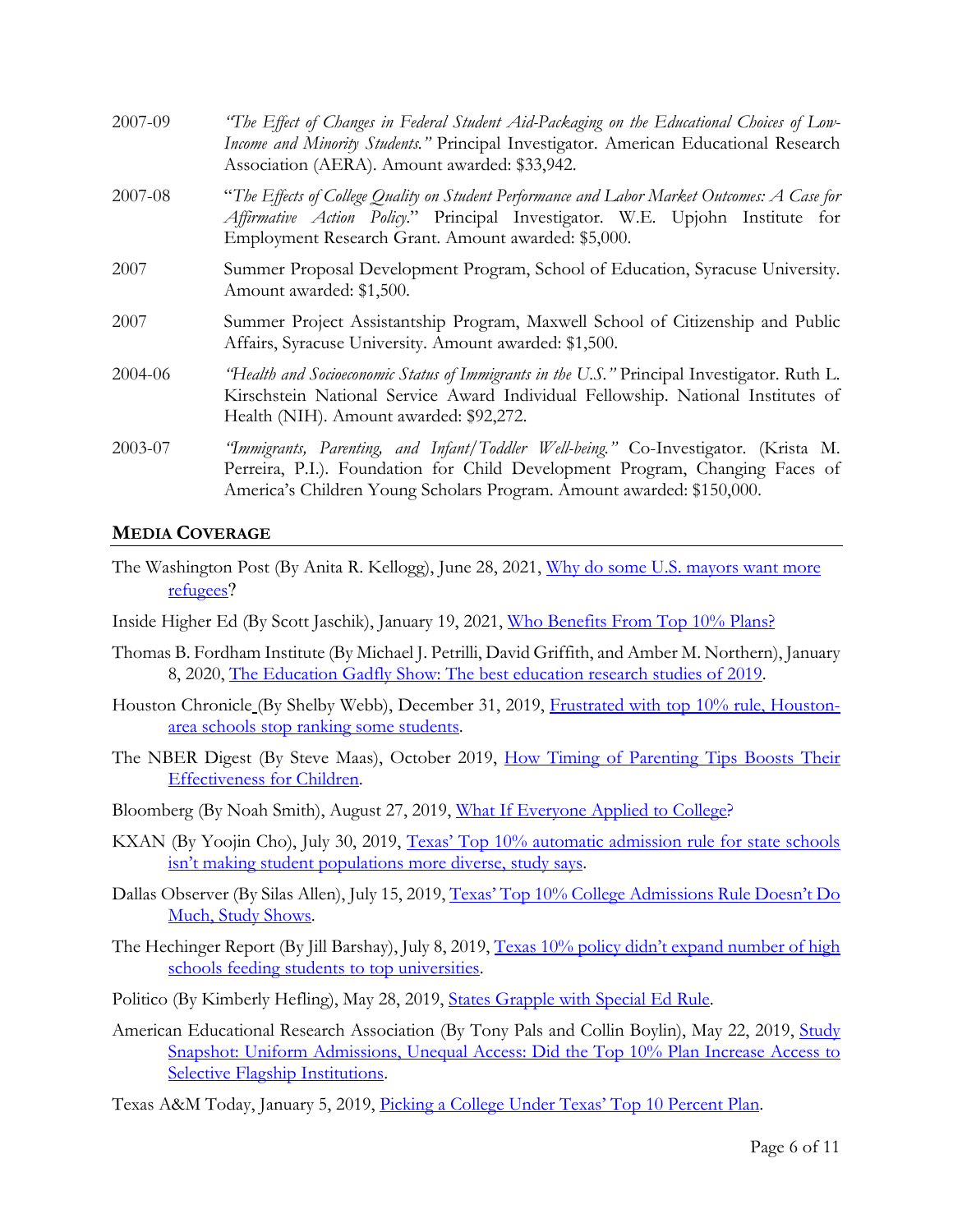- J-PAL Evidence Review (By Sophie Shank), 2019, [Will Technology Transform Education for the](https://www.povertyactionlab.org/sites/default/files/documents/education-technology-evidence-review.pdf)  [Better?](https://www.povertyactionlab.org/sites/default/files/documents/education-technology-evidence-review.pdf)
- The Atlantic (By Adam Harris), December 11, 2018, A Guarantee of Tuition-Free College Can Have [Life-Changing Effects.](https://www.theatlantic.com/education/archive/2018/12/life-changing-effects-free-college/577831/)
- Inside Higher Ed (By Scott Jaschik), December 10, 2018, [The Power of Guaranteed Admissions.](http://www.insidehighered.com/admissions/article/2018/12/10/study-finds-key-impact-guaranteed-admissions-enrollment-disadvantaged)
- Diverse Issues in Higher Education, December 10, 2018, Report: Is Guaranteed Admissions Effective [in Developing Diverse Class?](https://diverseeducation.com/article/133866/)
- Education Week (By [Catherine Gewertz\)](http://www.edweek.org/ew/contributors/catherine.gewertz.html), December 4, 2018, [Guaranteed Admission Helps High-](http://blogs.edweek.org/edweek/high_school_and_beyond/2018/12/guaranteed_admission_helps_college_match.html)[Achieving Low-Income Students Make Good College Match.](http://blogs.edweek.org/edweek/high_school_and_beyond/2018/12/guaranteed_admission_helps_college_match.html)
- Phys.org (By American Educational Research Association), December 4, 2018, Can guaranteed [admissions help reduce college undermatching?](https://phys.org/news/2018-12-admissions-college-undermatching.html)
- American Educational Research Association (By Tony Pals and Collin Boylin), December 4, 2018, [Can Guaranteed Admissions Help Reduce College Undermatching?](https://www.aera.net/Newsroom/Can-Guaranteed-Admissions-Help-Reduce-College-Undermatching)
- Education Week (By Marva Hinton), July 23, 2018, [More Isn't Always Better in Texting Preschool](https://blogs.edweek.org/edweek/early_years/2018/07/new_study_finds_more_isnt_always_better_when_it_comes_to_texting_parents.html)  [Parents, Study Finds.](https://blogs.edweek.org/edweek/early_years/2018/07/new_study_finds_more_isnt_always_better_when_it_comes_to_texting_parents.html)
- The Washington Post (By Ana Swanson), September 10, 2015, [The Big Myth about Refugees -](https://www.washingtonpost.com/news/wonk/wp/2015/09/10/the-big-myth-about-refugees/?noredirect=on&utm_term=.4fa17352a532) [Refugees Can Be an Investment, Rather Than a Burden.](https://www.washingtonpost.com/news/wonk/wp/2015/09/10/the-big-myth-about-refugees/?noredirect=on&utm_term=.4fa17352a532)
- The Washington Post (By Jeff Guo), January 6, 2015, [For Black Students, SAT Scores Matter a Lot –](https://www.washingtonpost.com/news/storyline/wp/2015/01/06/for-black-students-sat-scores-matter-a-lot-more/?utm_term=.b7546b9ea4e2) [A New Study Suggests Affirmative Action Policies in College Admissions Might Be a Good](https://www.washingtonpost.com/news/storyline/wp/2015/01/06/for-black-students-sat-scores-matter-a-lot-more/?utm_term=.b7546b9ea4e2)  [Idea.](https://www.washingtonpost.com/news/storyline/wp/2015/01/06/for-black-students-sat-scores-matter-a-lot-more/?utm_term=.b7546b9ea4e2)
- Diverse Issues in Higher Education (By Jamaal Abdul-Alim), January 5, 2015, [Relying on Above-](https://diverseeducation.com/article/68677)[Average Scores on Entrance Exams Hinders Diversity.](https://diverseeducation.com/article/68677)
- Atlanta Journal Constitution (By Maureen Downey), January 31, 2013, A Double Dose of Algebra Improves Math and Verbal Skills as Well as College Enrollment.
- TAMUtimes (By Lesley Henton), December 14, 2012, Extra Algebra Class Improves Both Math and Verbal Skills in High Schoolers.
- Education Week (By Erik Robelen), November 1, 2012, [Study Finds Benefits to a 'Double Dose' of](http://blogs.edweek.org/edweek/curriculum/2012/11/study_finds_benefits_to_a_doub.html)  [Algebra.](http://blogs.edweek.org/edweek/curriculum/2012/11/study_finds_benefits_to_a_doub.html)

Houston Chronicle (By Rick Casey), August 17, 2010, [Sales Point: Nice House in Bad ISD.](https://www.chron.com/news/casey/article/Rick-Casey-Sales-point-Nice-house-in-a-bad-ISD-1701937.php)

The Chronicle of Higher Education (By Peter Schmidt), August 9, 2010, The Ticker, Texas Admissions-Policy Shift [Hurt Lower-Ranked Minority Students.](https://www.chronicle.com/blogs/ticker/texas-admissions-policy-shift-hurt-lower-ranked-minority-students-study-suggests/26096)

Inside Higher Ed (By Scott Jaschik), January 12, 2009, [The 10% Fight Is Back.](https://www.insidehighered.com/news/2009/01/12/10-fight-back)

#### **TEXTBOOK INCLUSIONS**

Laing, Derek. Principles of Modern Labor Economics, 2011, Norton & Co., New York, NY. Chapter 21 Immigration and Outsourcing, Economic Application 21.2: Language Acquisition, pg. 588.

Ehrenberg, Ronald G. and Robert S. Smith. Modern Labor Economics: Theory and Public Policy. (8th Edition, 2003). (9th Edition, 2006). (10th Edition, 2009). (11th Edition, 2012) Addison-Wesley,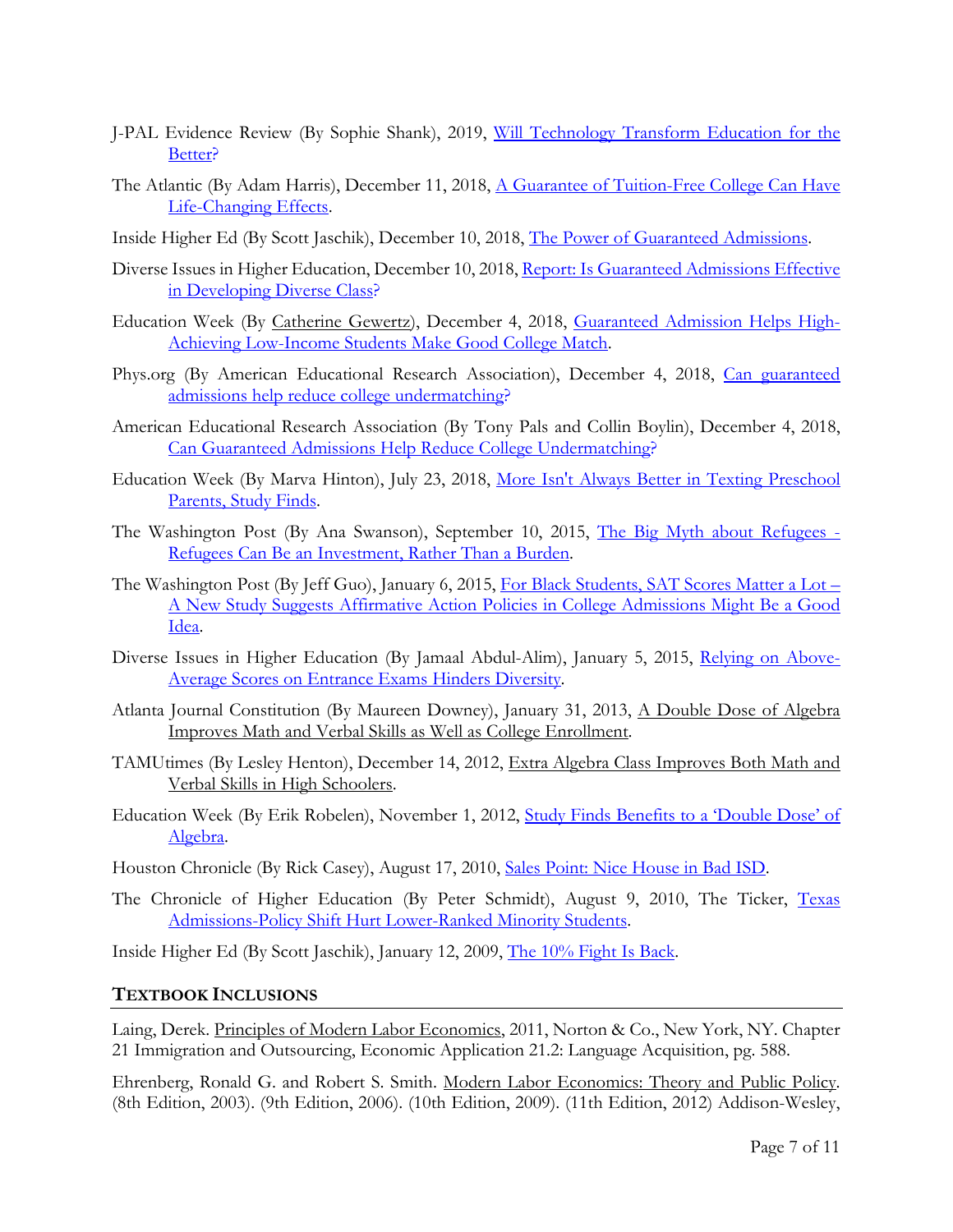New York, NY. Chapter 10 Worker Mobility: Migration, Immigration, and Turnover, Example 10.3: Economic vs. Political Immigrants, pg. 318.

## **OTHER AWARDS**

| 2009-10 | Emerging Scholars Program, University of Kentucky, Center for Poverty Research.        |
|---------|----------------------------------------------------------------------------------------|
| 2008    | Association for Institutional Research (AIR) Fellow – Data Policy Institute, Institute |
|         | of Education Sciences (IES), National Center for Education Statistics (NCES).          |
| 2001-02 | Graduate Opportunity Program Dissertation-Year Award, U.C. Berkeley.                   |
| 2000-01 | National Institute of Child Health and Human Development (NICHD)                       |
|         | Grant for Interdisciplinary Training in Demography, renewed.                           |
|         | Society of Woman Geographers Fellowship.                                               |
| 1990-00 | National Institute of Child Health and Human Development (NICHD)                       |
|         | Grant for Interdisciplinary Training in Demography.                                    |
| 1990-00 | Lloyd Ulman Graduate Student Fellowship in Labor Economics, awarded by the             |
|         | Institute of Industrial Relations (IIR), U.C. Berkeley.                                |
| 1997-98 | Graduate Opportunity Program (GOP) Fellowship, renewed.                                |
| 1996-97 | Graduate Opportunity Program (GOP) Fellowship, U.C. Berkeley.                          |

## **PROFESSIONAL ACTIVITIES AND AFFILIATIONS**

| $2020-$ | Invited Contributor, EdWorkingPapers, Annenberg Institute, Brown University.         |
|---------|--------------------------------------------------------------------------------------|
| 2011-15 | Adjunct Assistant Professor of Economics by Courtesy Appointment, Economics          |
|         | Department, Texas A&M University.                                                    |
| $2009-$ | Senior Associate, Education Finance and Accountability Program, Maxwell School of    |
|         | Citizenship and Public Affairs, Syracuse University.                                 |
| 2006-11 | Assistant Professor of Economics by Courtesy Appointment, Maxwell School of          |
|         | Citizenship and Public Affairs, Syracuse University.                                 |
| 2006-11 | Senior Research Associate, Center for Policy Research, Maxwell School of Citizenship |
|         | and Public Affairs, Syracuse University.                                             |
| 2005    | Panelist, Texas Higher Educational Opportunity Project (THEOP)<br>Summer             |
|         | Workshop, Princeton University.                                                      |

## **INVITED SEMINARS**

| 2021-22 | University of Tennessee, Economics Department; Federal Reserve Bank of New               |
|---------|------------------------------------------------------------------------------------------|
|         | York, Research and Statistics Group (virtual visit); Boston University, Wheelock College |
|         | of Education & Human Development (scheduled); Syracuse University, Economics             |
|         | Department (scheduled); Board of Governors of the Federal Reserve System, Division       |
|         | of Research and Statistics (scheduled).                                                  |
| 2020-21 | The Ohio State University, Economics Department (virtual visit); Brookings Institution   |
|         | (virtual visit); University of Maryland, College of Education (virtual visit); Syracuse  |
|         | University, Economics Department (postponed due to Covid-19); Teachers College           |
|         | Columbia University (postponed due to Covid-19).                                         |
| 2019-20 | University of Arkansas, Department of Education Reform; Mississippi State                |
|         | University, Economics Department; Syracuse University, Economics Department              |
|         | (postponed due to Covid-19).                                                             |
|         |                                                                                          |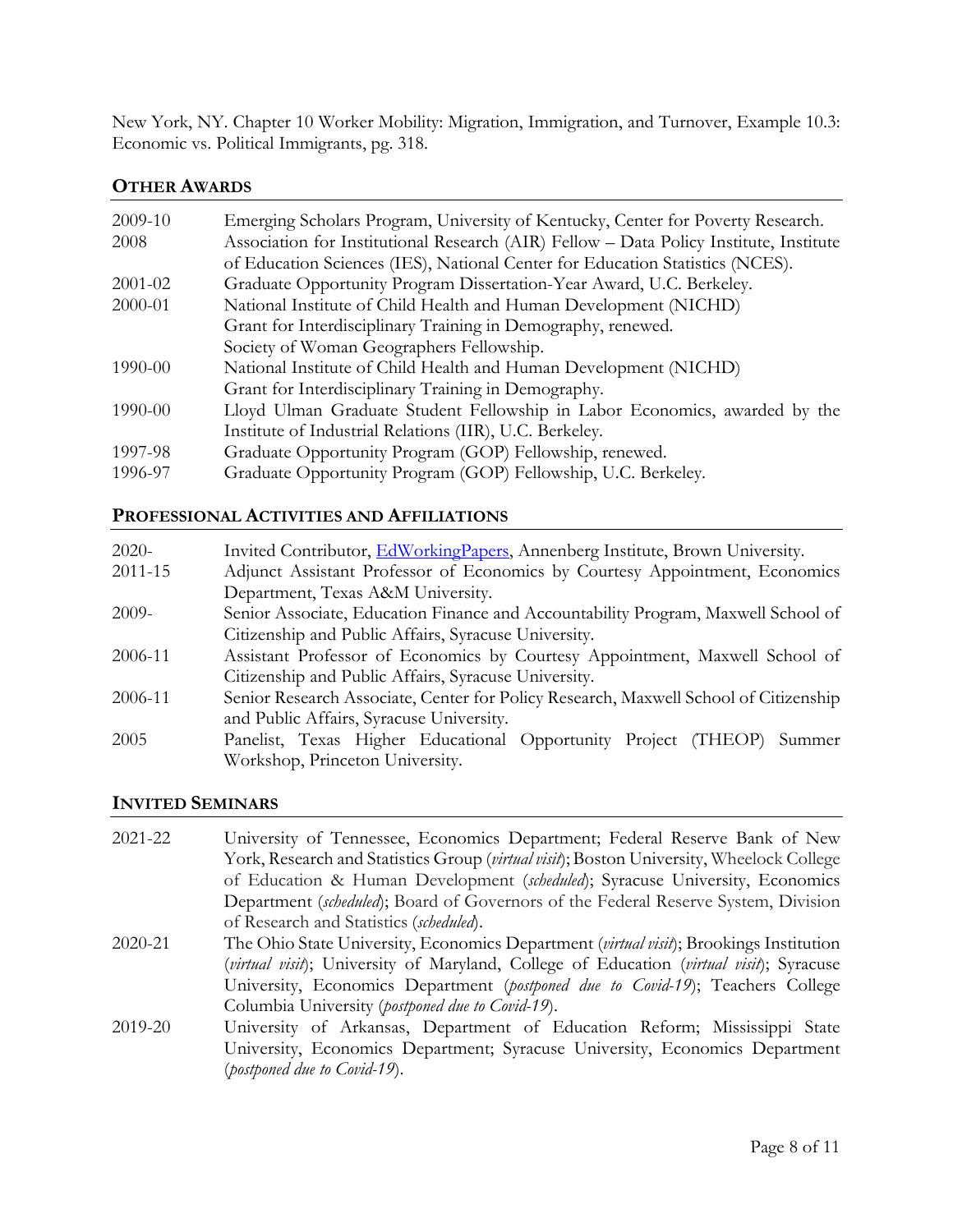- 2018-19 University of Michigan, The Ford School; National Science Foundation INCLUDES Symposium for ADVANCING Latinas in STEM Academic Careers.
- 2017-18 USC Rossier School of Education; Vanderbilt University Peabody College.
- 2014-15 New York University-Steinhardt School.
- 2013-14 Stanford Graduate School of Education.
- 2012-13 University of Texas at Austin, Economics Department; University of Southern California, Sol Price School of Public Policy and Rossier School of Education.
- 2010-11 Texas A&M University, The Bush School of Government and Public Service; University of Texas at Dallas; Teachers College Columbia University; MIT, Economics Department; University of Wisconsin; Vanderbilt University Peabody College; W.E. Upjohn Institute for Employment Research; Congressional Budget Office; University of Connecticut.
- 2009-2010 University of Kentucky, Center for Poverty Research; Harvard University Graduate School of Education; Tufts University, Economics Department; Harvard University, Economics Department.
- 2008-09 Urban Institute; Syracuse University, Center for Policy Research.
- 2007-08 Teachers College Columbia University; Harvard University Graduate School of Education; The Ohio State University; University of Kentucky, Center for Poverty Research.
- 2006-07 Syracuse University, Center for Policy Research; State University of New York at Binghamton; Teachers College Columbia University.
- 2005-06 MIT, Inter-University Committee on International Migration; Swarthmore College; Federal Reserve Bank of Philadelphia; Kansas State University; Baruch College – CUNY; CNA Corporation; Federal Trade Commission; RAND Corporation; Public Policy Institute of California (PPIC); Syracuse University, School of Education. 2003-04 Harvard University, The Civil Rights Project.

## **CONFERENCE PRESENTATIONS**

- 2021-22 Association for Public Policy Analysis and Management (*scheduled*); American Economic Association; Southern Economic Association.
- 2020-21 Association for Public Policy Analysis and Management (*virtual*); Association for Education Finance and Policy (*virtual*); NBER Race and Stratification Working Group Meeting (*virtual*).
- 2019-20 Association for Public Policy Analysis and Management; Association for Education Finance and Policy (*virtual*).
- 2018-19 Association for Public Policy Analysis and Management; American Economic Association; Association for Education Finance and Policy.
- 2017-18 Association for Education Finance and Policy.
- 2016-17 American Economic Association; Association for Education Finance and Policy.
- 2015-16 Association for Public Policy Analysis and Management; Southern Economic Association; American Economic Association; Association for Education Finance and Policy.
- 2014-15 Association for Public Policy Analysis and Management; Southern Economic Association; American Economic Association; Association for Education Finance and Policy.
- 2013-14 American Economic Association; Association for Education Finance and Policy.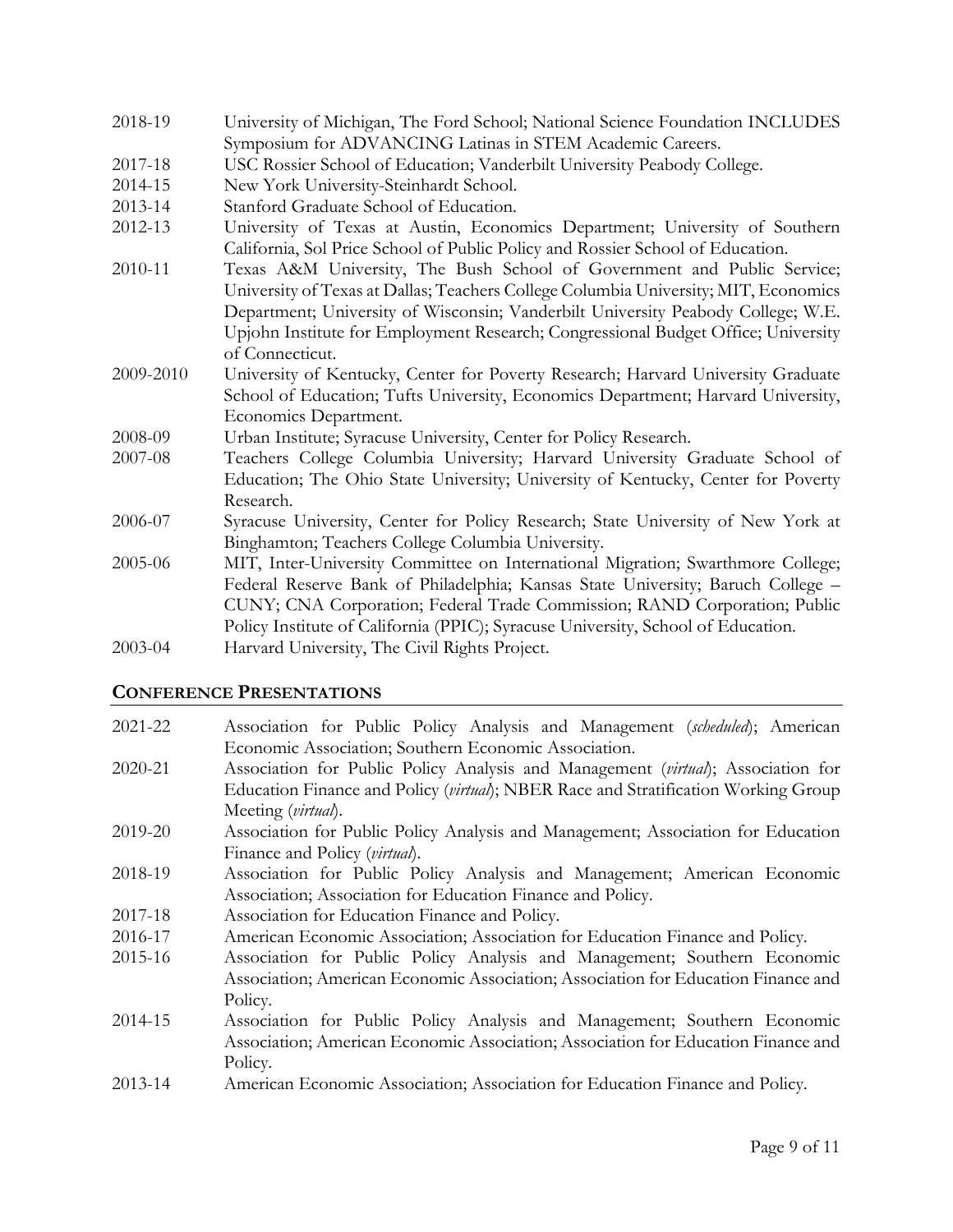| 2012-13 | Association for Public Policy Analysis and Management; American Economic         |
|---------|----------------------------------------------------------------------------------|
|         | Association; Association for Education Finance and Policy.                       |
| 2011-12 | Association for Public Policy Analysis and Management; Association for Education |
|         | Finance and Policy; NBER Education Program; The Ohio State University (The       |
|         | Second Wave, Economics Department).                                              |
| 2010-11 | American Economic Association, Association for Education Finance and Policy,     |
|         | Association for Public Policy Analysis and Management (Paper Discussant).        |
| 2009-10 | National Tax Association; Association for Education Finance and Policy.          |
| 2008-09 | American Economic Association.                                                   |
| 2007-08 | Association for Education Finance and Policy; NBER Higher Education Working      |
|         | Group Meeting.                                                                   |
| 2006-07 | American Economic Association (Paper Discussant); Eastern Economic Association;  |
|         | Association for Education Finance and Policy; Society of Labor Economists.       |
| 2005-06 | Society of Labor Economists (Chaired Session).                                   |
| 2004-05 | Association for Public Policy Analysis and Management.                           |
| 2003-04 | Association for Public Policy Analysis and Management; Eastern Economic          |
|         | Association; Population Association of America; Society of Labor Economists.     |
| 2002-03 | Association of Maternal and Child Health Programs; Population Association of     |
|         | America; European Society of Population Economics.                               |
| 2001-02 | Population Association of America; Society of Labor Economists.                  |
| 2000-01 | Population Association of America.                                               |
|         |                                                                                  |

## **TEACHING**

## **Texas A&M University**

| Graduate: | Policy Analysis (PSAA 615)                              |
|-----------|---------------------------------------------------------|
|           | Quantitative Methods in Public Management I (BUSH 631)  |
|           | Quantitative Methods in Public Management II (BUSH 635) |
|           | Immigration and Education Policy (PSAA 613)             |

#### **Syracuse University**

| Graduate: | Statistical Thinking and Applications (EDU/EDP 647)     |
|-----------|---------------------------------------------------------|
|           | Economics of Higher Education (HED 800)                 |
|           | Affirmative Action Policy in Higher Education (HED 801) |
|           | Methods and Databases for Educational Policy (EDU 600)  |
|           | Advanced Multivariate Research Methods (EDU 791)        |

#### **Princeton University**

Graduate: Microeconomic Analysis, Summer 2005.

#### **SERVICE**

#### **Academic Journal Referee**

American Economic Journal: Applied Economics; Economics of Education Review; Education Finance and Policy; Educational Evaluation and Policy Analysis; Economic Inquiry; International Migration Review; IZA Journal of Migration, Journal of Health Economics; Journal of Policy Analysis and Management; Journal of Political Economy; Journal of Labor Research; Journal of Urban Economics; Labour Economics; Southern Economic Journal; The B.E. Journal of Economic Analysis